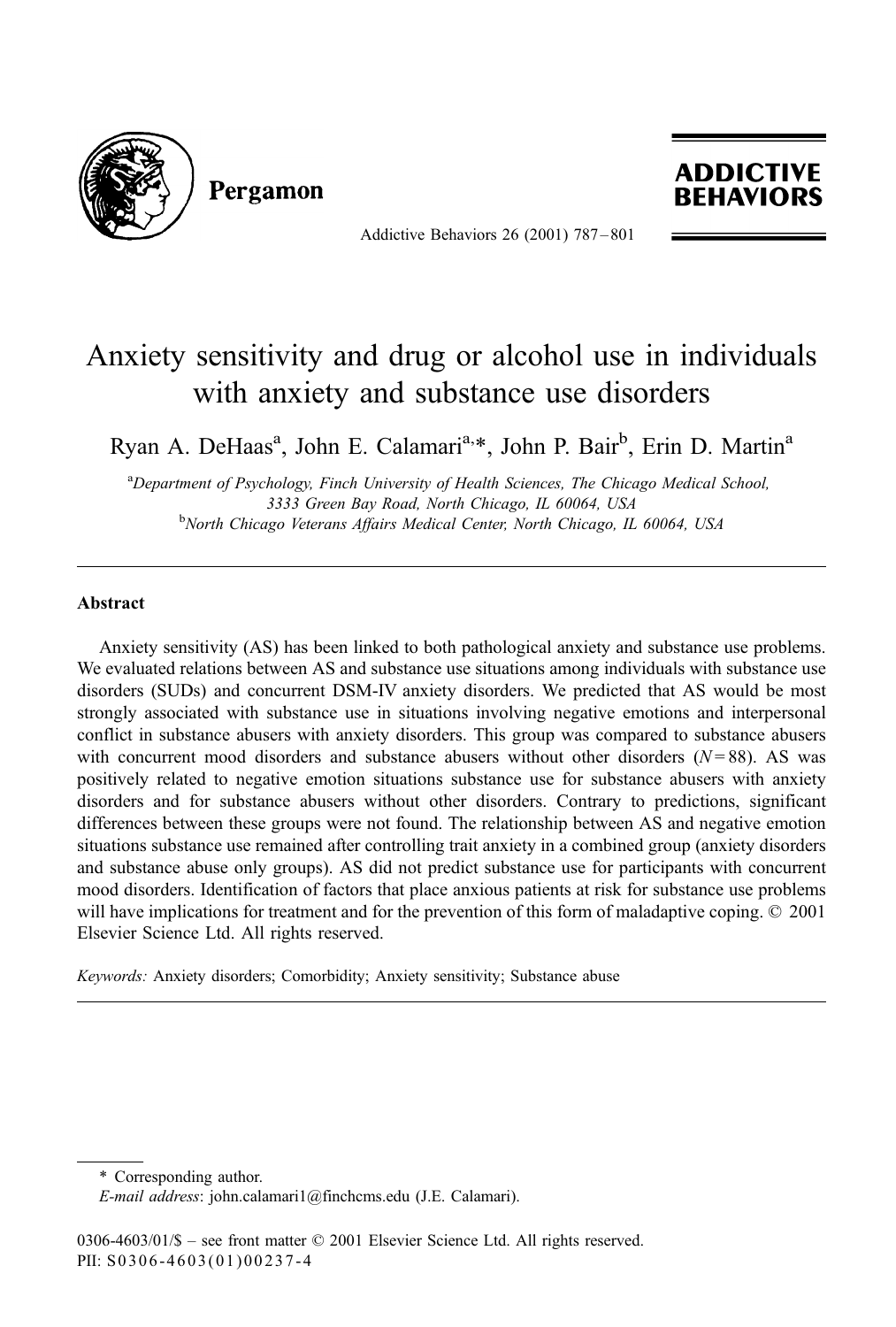## 1. Introduction

Substance use disorders (SUDs) frequently occur with anxiety disorders (e.g., Cox, Endler, Norton, & Swinson, 1991; Kushner, Sher, & Beitman, 1990), although the cause of the cooccurrence of these conditions (comorbidity) is not well understood. Individuals with anxiety disorders were 50% more likely to be diagnosed with an alcohol use disorder in the Epidemiologic Catchment Area survey (Regier et al., 1990); and comorbidity rates for specific anxiety disorders have been particularly high. The lifetime prevalence rates for SUDs are 300% greater for individuals with generalized anxiety disorder and 200% greater for panic disorder patients compared to the general population (Kessler et al., 1997). Although estimates have varied across studies  $(41-85%)$ , combat veterans with posttraumatic stress disorder experience extremely high rates of concurrent alcohol dependence (Stewart, 1996).

Although rates of comorbidity between anxiety and SUDs are substantial, still many individuals with anxiety conditions do not adopt a ''self-medication'' strategy. Kushner, Abrams, Thuras, and Hanson (2000) argued that although the risk for developing alcohol problems is increased when anxiety patients use alcohol to cope with anxiety symptoms, the view that all anxiety patients ''self-medicate'' may be too broad. Self-medication strategies may explain problematic substance use in only a subgroup of anxiety-disordered patients and attempts have been made to identify factors that would place individuals at risk for the development of a self-medicating style of drinking or drug use. Kushner et al. (2000) evaluated several psychological variables as risk factors for drinking to reduce anxiety symptoms in nonproblematic drinkers with panic disorder. A positive association was found between anxiety sensitivity (AS) and drinking for anxiety management. Kushner et al. concluded that panic-disordered patients with higher AS scores were more likely to use alcohol to cope with panic and anxiety.

AS is a relatively stable trait that has now been repeatedly associated with the development of anxiety symptoms and disorders (see Taylor, 1999), and in recent investigations, AS has been related to problematic substance use (see Stewart, Samoluk, & MacDonald, 1999, for a review). In a series of investigations by Stewart and colleagues, the AS score positively correlated with the use of alcohol to reduce or cope with negative emotions (Stewart, Karp, Pihl, & Peterson, 1997; Samoluk & Stewart, 1996; Stewart & Zeitlin, 1995). Samoluk and Stewart (1998) found that AS scores were positively correlated with reports of drinking in negative situations (e.g., in response to negative emotions) but not related to positive situation drinking. High AS nonclinical samples have reported more drinking-related problems (Conrod, Pihl, & Vassileva, 1998). The results of alcohol administration studies suggest that individuals with elevated AS may experience greater negative affect dampening from alcohol consumption (MacDonald, Baker, Stewart, & Skinner, 2000; Stewart & Pihl, 1994).

Given findings of a strong relation between AS and problematic substance use, and because of debate regarding how distinct AS is from trait anxiety (e.g., Lilienfeld, 1996; McNally, 1996), DeHaas, Calamari, and Bair (2001) tested the incremental validity of AS in the prediction of specific types of substance use in clinical substance abusers with concurrent anxiety or mood disorders. Participants were screened with the Structured Clinical Interview for the DSM-IV (SCID; Diagnostic and Statistical Manual of the American Psychiatric